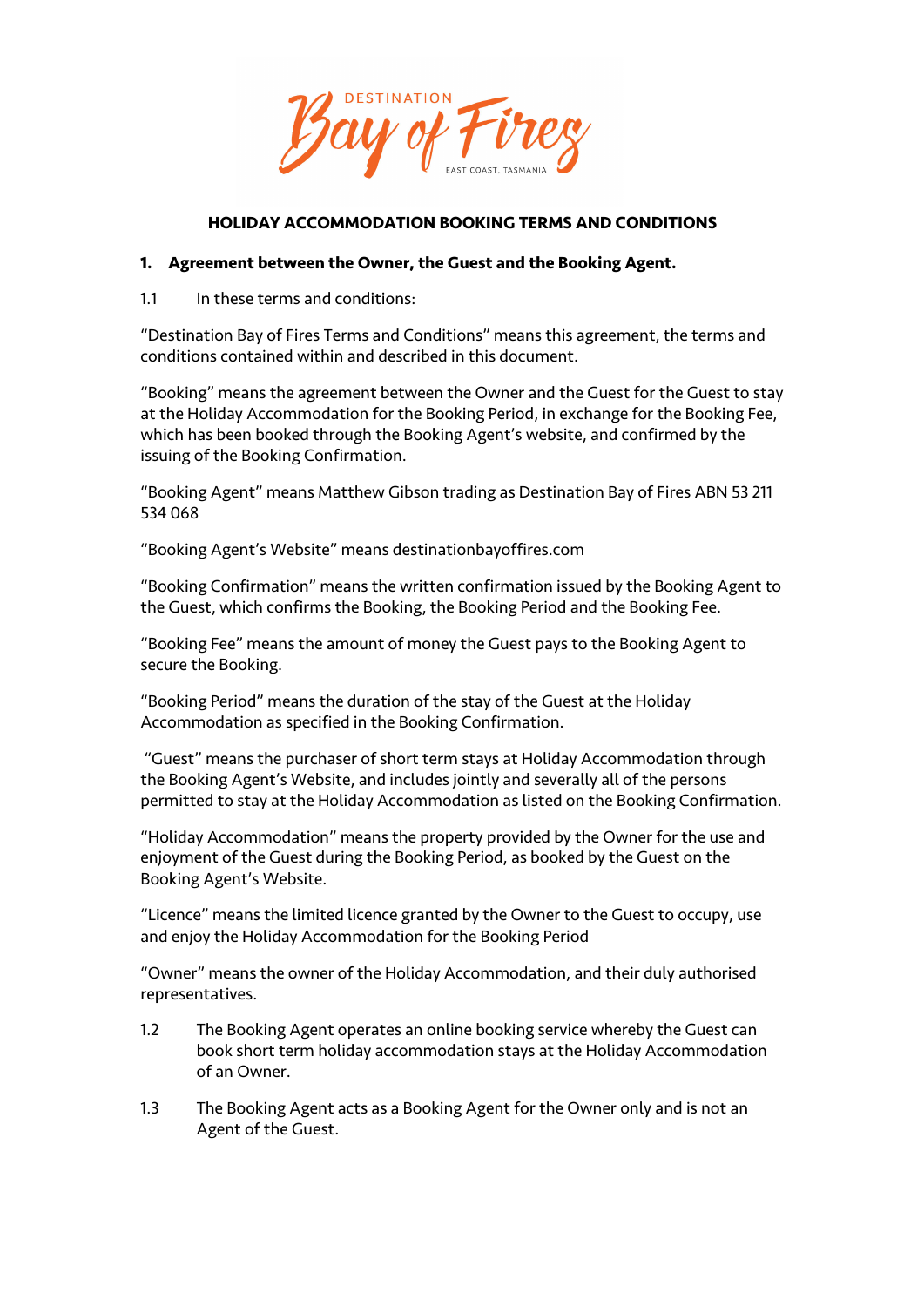- 1.4 The Booking Agent will provide the Guest with the contact details for the Booking Agent on the Booking Confirmation. The Booking Agent will assist with any matters in connection with the Booking or the Holiday Accommodation, during the Booking Period.
- 1.5 The Guest acknowledges that the Guest has been provided with an opportunity to read the Destination Bay of Fires Terms and Conditions prior to making a booking.
- 1.6 The Guest agrees to the Destination Bay of Fires Terms and Conditions when payment of the Booking Fee is made.
- 1.7 The Guest will indemnify, defend (at the option of the Booking Agent and Owner) and hold harmless the Booking Agent and Owner, to the maximum extent permitted by law, against any responsibility or action (legal or other), due to any loss, damage or injury suffered by a Guest, by or through the use of the Booking Agent's Website, wherever and whenever such responsibility or action may occur.
- 1.8 The law applying to the Booking, the use of the Booking Agent's Website and the Destination Bay of Fires Terms and Conditions is the law of the State of Tasmania and in the event of a dispute, the Guest, Owner and Booking Agent submit to the exclusive jurisdiction of the courts in that State.
- 1.9 By using the Booking Agent's website and making a Booking the Guest confirms that they are over the age of 18 and are otherwise capable of making a legally binding contract.

### **2. Nature of the Booking**

- 2.1 The Booking constitutes a limited licence granted by the Owner to the Guest to occupy, use and enjoy the Holiday Accommodation for the Booking Period.
- 2.2 The Guest acknowledges that the Booking is not a Residential Tenancy Agreement made under the *Residential Tenancy Act 1997 (Tas).*
- 2.3 Under the Licence, the Owner, to the extent permitted by applicable law, at all times retains the right to re-enter the Accommodation, in accordance with the Destination Bay of Fires Terms and Conditions.
- 2.4 The Licence ends at the conclusion of the Booking Period, and thereafter, the Guest no longer has a licence to occupy, use and enjoy the Holiday Accommodation. Should the Guest remain in the Holiday Accommodation after the Booking Period has ended, the Owner may re-enter the premises and remove the Guest in accordance with applicable law.
- 2.5 If the Owner is required to remove the Guest pursuant to clause 2.4 of the Destination Bay of Fires Terms and Conditions, the Owner will be entitled to recover from the Guest all expenses and losses reasonably incurred by the Owner in connection with the removal.

### **3. Breach of the Destination Bay of Fires Terms and Conditions**

3.1 Any breach of the Destination Bay of Fires Terms and Conditions permits the Owner to take appropriate action to remedy the breach and mitigate the damage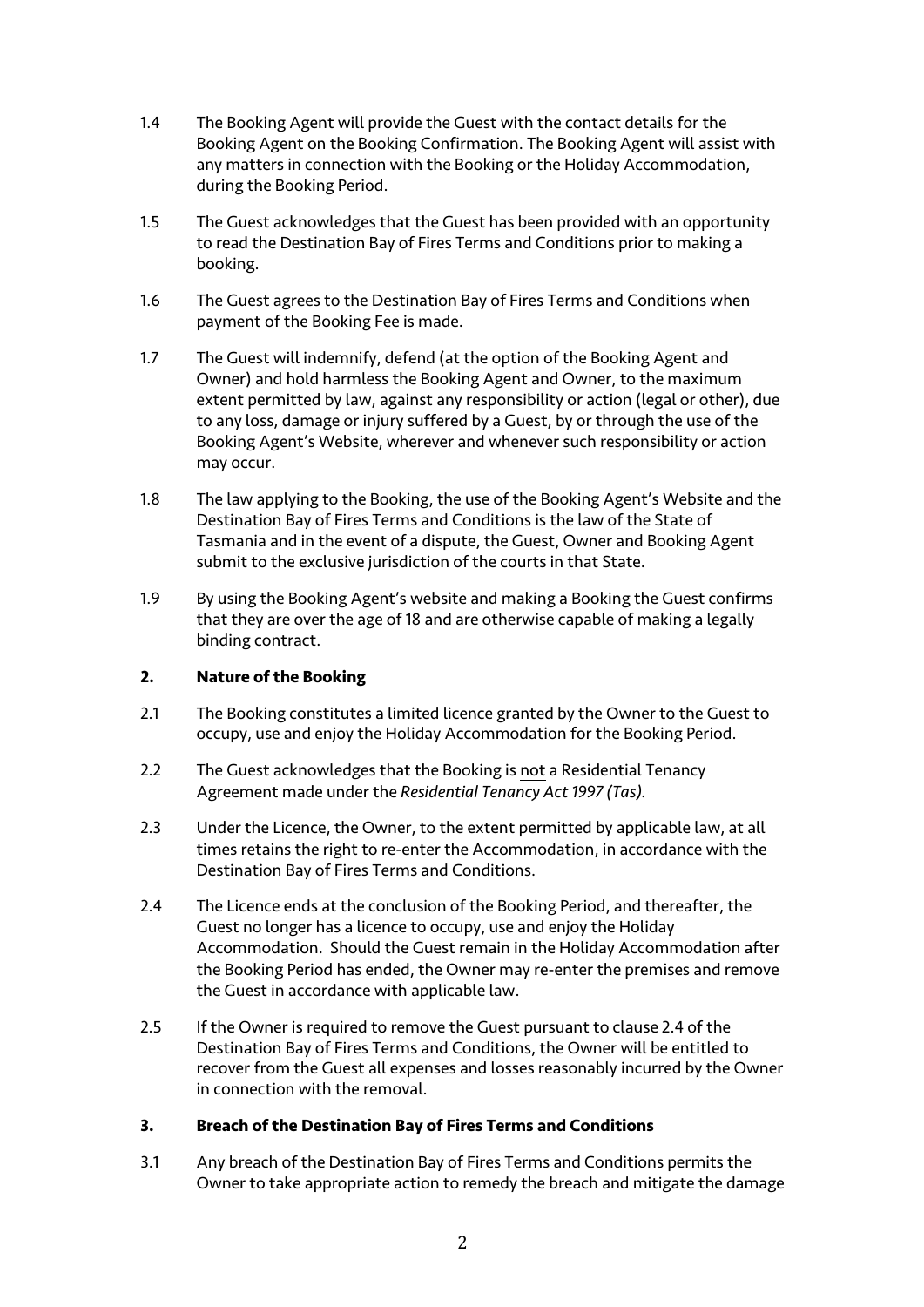to the Owner as the Owner sees fit. Such action may include, but is not limited to:

- 3.1.1 The refusal to allow the Guest to enter the Holiday Accommodation or remain at the Holiday Accommodation;
- 3.1.2 Amendment of the Booking Fee;
- 3.1.3 Termination of the Booking;

3.1.4 The Guest will be billed for any damage to the property and/ or excess cleaning if the Guest fails to leave the property in the condition described in clause 10.1

- 3.2 Specifically, failure by the Guest to comply with the Destination Bay of Fires Terms and Conditions during the Booking Period may result in immediate termination of the licence to occupy the Holiday Accommodation by the Booking Agent on behalf of the Owner, re-entry by the Booking Agent on behalf of the Owner, and removal of the Guest from the Holiday Accommodation.
- 3.3 A full or partial refund of the Booking Fee will not be payable by the Owner to the Guest for unused Booking time on Bookings terminated under clause 3 of the Destination Bay of Fires Terms and Conditions.
- 3.4 If the Booking Agent is required to remove the Guest on behalf of the Owner pursuant to clause 3 of the Destination Bay of Fires Terms and Conditions, the Owner will be entitled to recover from the Guest all expenses and losses reasonably incurred by the Owner in connection with the removal.

### **4 Cancellation or Amendment to Booking by Guest**

4.1 If the Guest wishes to cancel the Booking, the following conditions will apply:

4.1.1 Full refund if the cancellation is more than 14 days prior to the commencement of the Booking

4.1.2 Cancellation between 14 days to 7 days prior to the commencement of the Booking Period will attract a cancellation fee equal to 50% of the Booking Fee.

4.1.3 Cancellation less than 7 days prior to the commencement of the Booking Period will attract a cancellation fee equal to 100% of the Booking Fee.

4.2 In the event of a Cancellation under clause 4.1.1, the Guest can make an election as follows:

4.2.1 For the Booking Agent to hold the remainder of the Booking Fee to use as credit to rebook the Holiday Accommodation for alternate dates available at the Holiday Accommodation. The credit must be used to book the Holiday Accommodation within 12 months from the original Booking Period. No refund is applicable for credit that is not used within 12 months from the original Booking Period.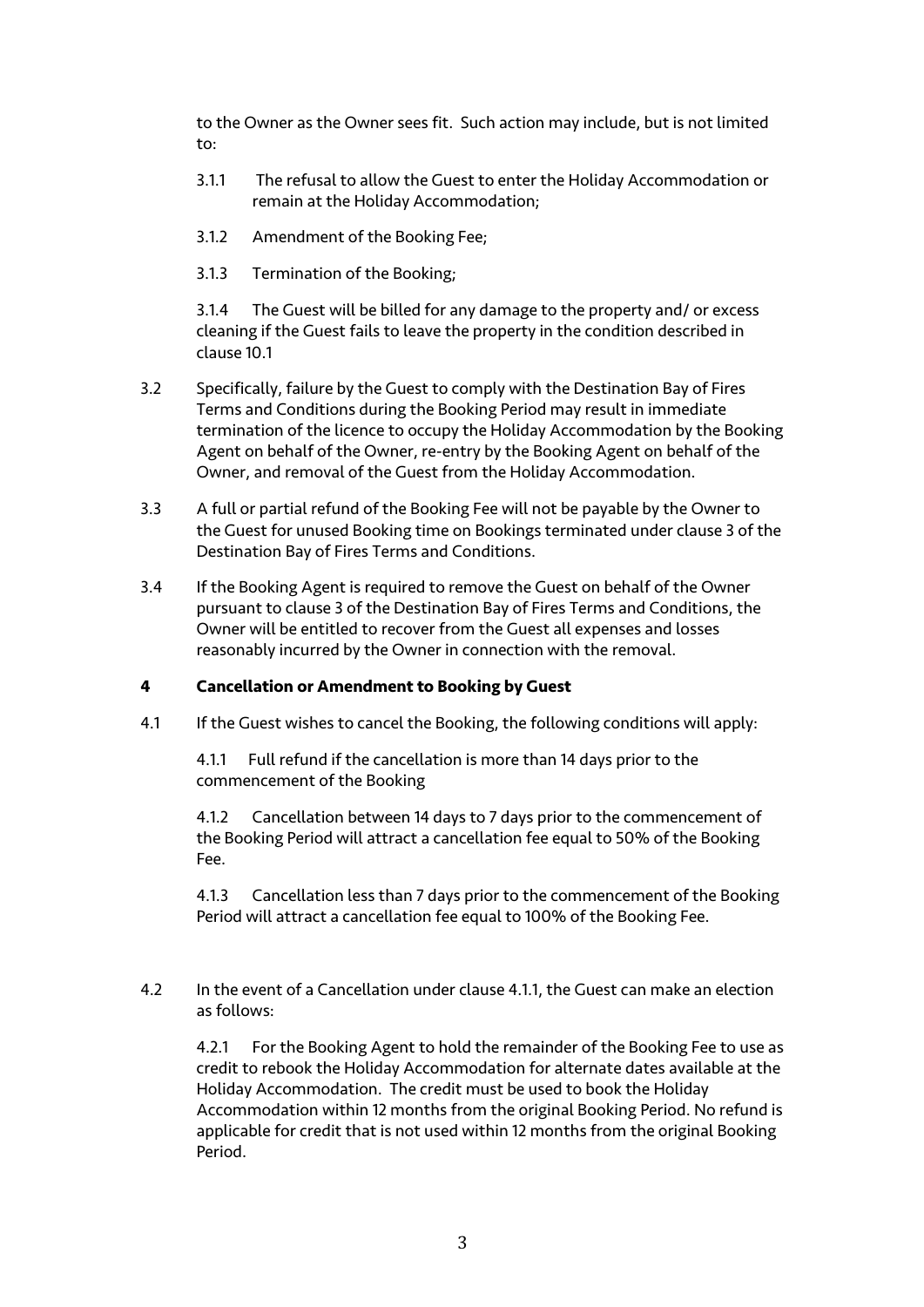4.2.2 For the Booking Agent to refund the remainder of the Booking Fee to the Guest.

#### 4.3 Subsequent to making the Booking:

4.3.1 The Guest may inform the Booking Agent that they wish to reduce Guest numbers or reduce the length of the Booking Period in writing prior to the commencement of the Booking Period.

4.3.2 A reduction of Guest numbers during the Booking period or a reduction to the length of the Booking Period after the Booking has been made will not entitle the Guest to a full or partial refund of the Booking Fee.

### 4.4 Subsequent to making the Booking:

4.4.1 The Guest may inform the Booking Agent that they wish to increase Guest numbers or increase the length of the Booking Period in writing prior to the commencement of the Booking Period.

4.4.2 The Booking Agent will inform the Guest whether their request can be accommodated and of additional fees and charges that will apply.

4.4.3 Requests to increase Guest numbers or to increase the length of the Booking Period that are denied by the Booking Agent will not entitle the Guest to terminate the Booking, or to a full or partial refund of the Booking Fee.

- 4.5 No persons other than the Guest are permitted to stay at the Holiday Accommodation without making prior arrangement with the Booking Agent. The number of occupants staying at the Holiday Accommodation must not exceed the number of persons shown on the Booking Confirmation. Any increase in numbers must be agreed in advance and may incur additional fees and charges as described in clause 4.4.
- 4.6 Prices advertised for Holiday Accommodation on the Booking Agent's Website may change online at any time without notice. Such changes will not affect the Booking Fee payable for the original Booking as confirmed on the Booking Confirmation. However, if changes are made to the Booking subsequent to the change in the price of the Holiday Accommodation, the new Holiday Accommodation prices will apply to the amended Booking and must be paid before the amended Booking Confirmation will be issued by the Booking Agent.

### **5 Cancellation or Changes Made by Owner or Booking Agent.**

- 5.1 All bookings for Holiday Accommodation accepted by the Booking Agent on behalf of an Owner are made in good faith of the expectation of ongoing holiday letting by the Owner during the Booking Period; however, bookings may be subject to change.
- 5.2 The Booking Agent cannot accept responsibility for actions taken by the Owner that result in cancellation or amendment to the Booking which are outside its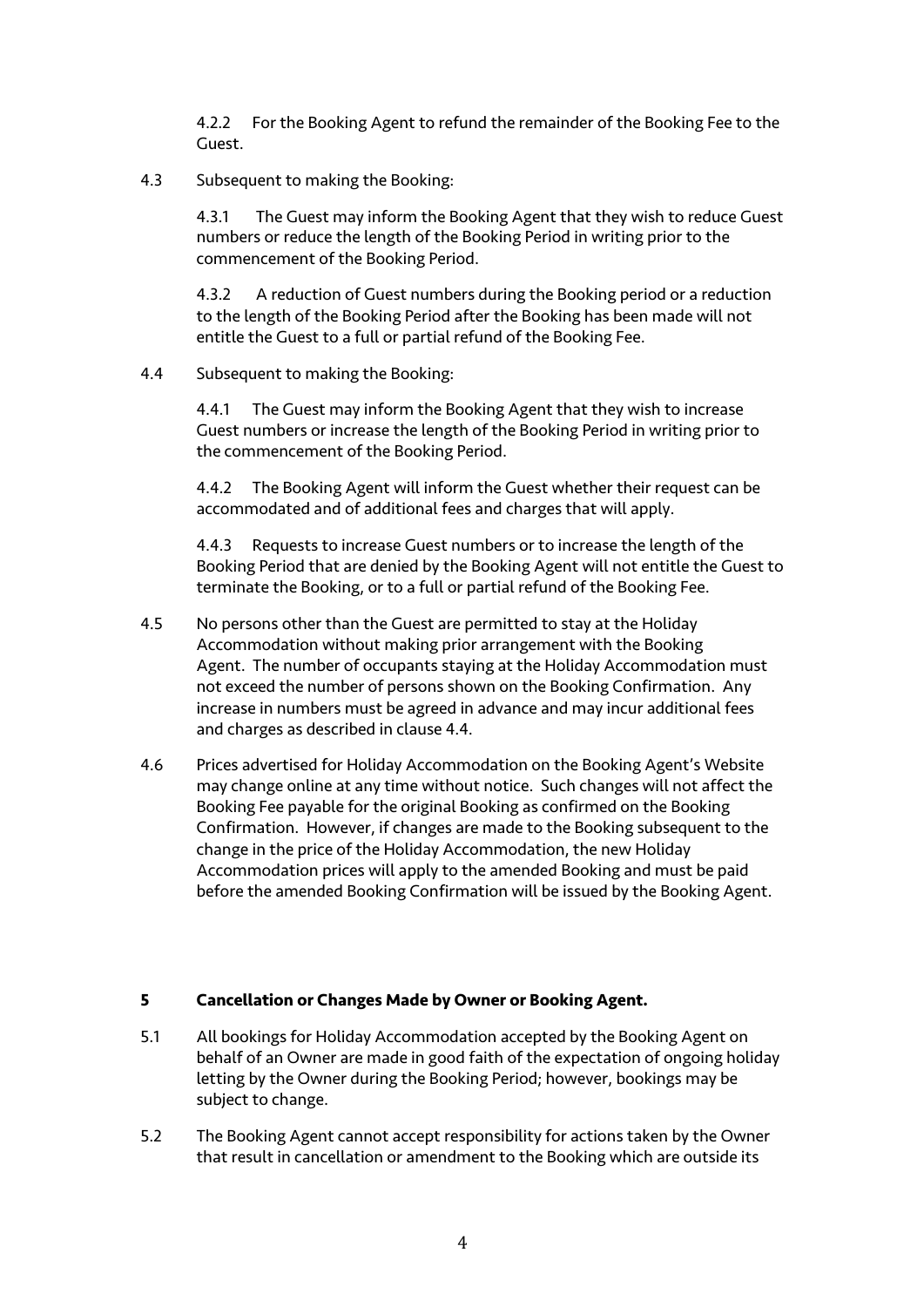control and the Guest agrees that they will not hold the Booking Agent liable for any loss or damage suffered by them should this occur.

5.3 In the event of an action described in clause 5.2, the Booking Agent will take all reasonable actions to offer the Guest reasonable alternative holiday accommodation options for the Booking Period.

5.3.1 If no alternative holiday accommodation options are acceptable to the Guest the Booking Agent will refund the Booking Fee to the Guest.

5.3.2 If an alternative holiday accommodation option is acceptable to the Guest the Booking Fee will be credited to the payment of the alternative holiday accommodation.

5.3.3 If the booking fee payable for the alternative holiday accommodation is more than the Booking Fee, an adjustment payment will be made by the Guest to the Booking Agent, to cover the additional costs incurred.

5.3.4 If the booking fee payable for the alternative holiday accommodation is less than the Booking Fee, a refund will be made to the Guest by the booking Agent equal to the difference between the two booking fees.

## **6 Payment of Booking Fee and Compensation for loss or damage**

- 6.1 Full payment of the Booking Fee is required at the time the Booking is made, and the Booking Confirmation will not be issued to the Guest by the Booking Agent, until the Booking Fee has been paid.
- 6.2 Once the Guest has checked out at the end of the Booking Period (or upon earlier termination of the Booking and Licence by the Owner) the Owner will inspect the Holiday Accommodation. The Guest will be billed to compensate the Owner for loss or damage suffered by the Owner as a result of, or in connection with the use, enjoyment and occupation of the Holiday Accommodation by the Guest during the Booking Period, including, but not limited to:
	- 6.2.1 Damage to the Holiday Accommodation, its fixtures and fittings;
	- 6.2.2 Damage to or loss of all goods and chattels provided by the Owner for the use and enjoyment of the Guest during their stay at the Holiday Accommodation.
- 6.3 The Owner reserves the right to recover from the Guest to the extent permitted by applicable law, compensation for loss or damage suffered by the Owner as a result of, or in connection with the use, enjoyment and occupation of the Holiday Accommodation by the Guest during the Booking Period, regardless of whether such loss or damage is discovered or arises before or after the Guest checks out of the Holiday Accommodation.
- 6.4 Should the Guest need to be billed for the loss or damage suffered by the Owner as a result of, or in connection with the use, enjoyment and occupation of the Holiday Accommodation by the Guest during the Booking Period, the Booking Agent will advise the Guest of the details of these deductions, and a written statement will be provided to the Guest.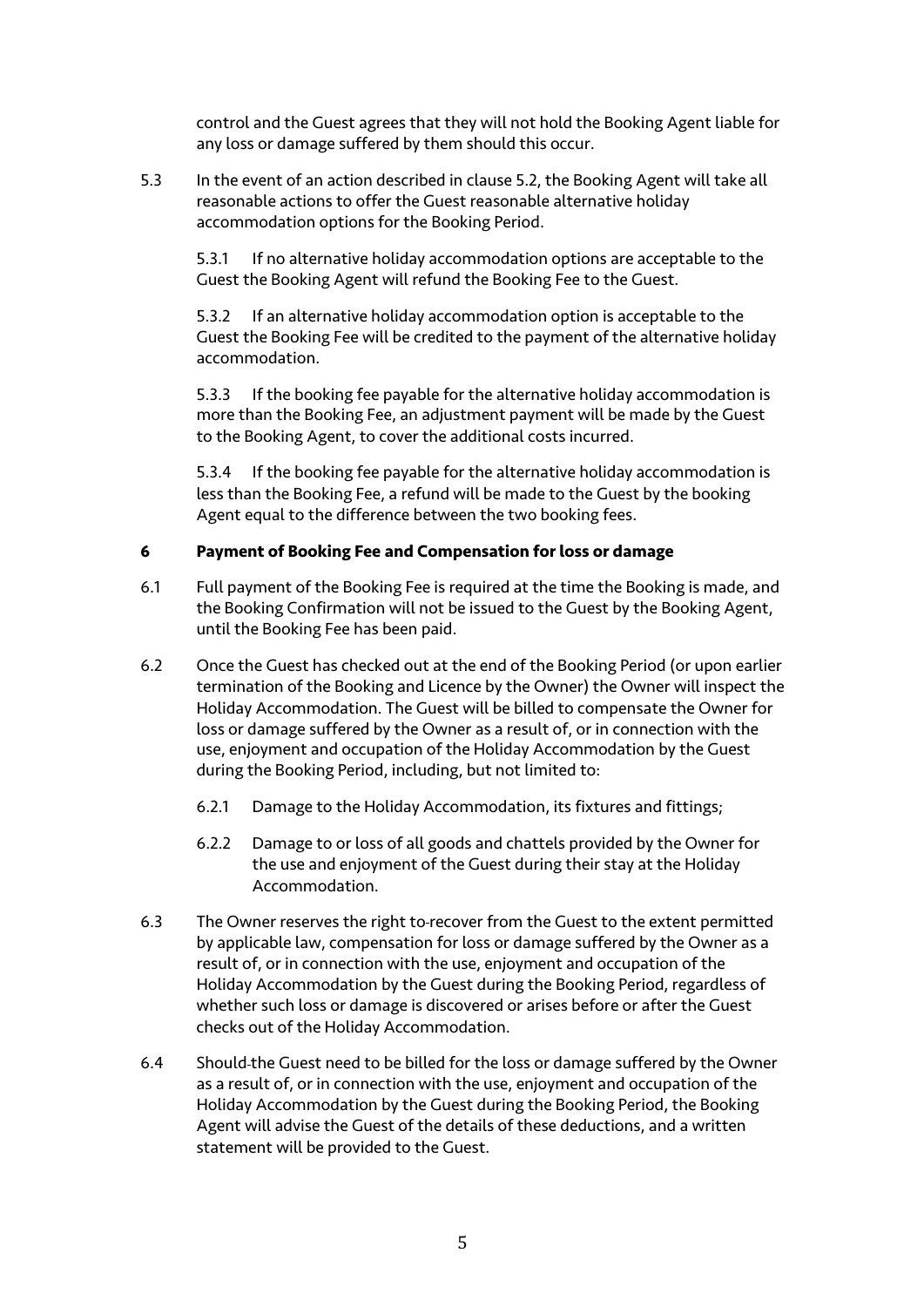## **Guest Behaviour and use of the Holiday Accommodation**

## **7. Guest Indemnity**

- 7.1 The Guest's actions, conduct and safety at the Holiday Accommodation are at the sole risk and responsibility of the Guest.
- 7.2 Unsafe, irresponsible or illegal actions or behaviour etc. at the Holiday Accommodation during the Booking Period are strictly prohibited.
- 7.3 The Guest agrees to indemnify, defend (at the option of the Booking Agent or Owner) and hold harmless the Booking Agent and Owner to the maximum extent permitted by law, against any responsibility or action (legal or other), in any way arising from:
	- 7.3.1 The Guest's stay at the Holiday Accommodation; or

7.3.2 Due to any breach of the Destination Bay of Fires Terms and Conditions by the Guest; that leads to incidents, losses or injuries suffered by a Guest, their visitors, invitees, or any other persons that may be on or about the Holiday Accommodation within or outside of the Holiday Accommodation (including, but not limited to, the buildings, grounds, facilities, structures, etc.) during the Booking Period or in connection with the Booking, or at any other time, wherever and whenever such responsibility or action may occur.

7.4 The Booking Agent and Owner recommend that the Guest purchases travel insurance to cover themselves against any loss or damage they may suffer during the Booking Period or at any other time in connection with their stay at the Holiday Accommodation, or travel to, or from the Holiday Accommodation.

# **8. Noise, Parties and Functions**

- 8.1 The Holiday Accommodation is provided for the sole use and enjoyment of the Guest.
- 8.2 Excessive noise, parties and functions are not permitted at the Holiday Accommodation, as they can cause disruption to neighbours as well as nearby residents and other holidaymakers.
- 8.3 If an unauthorised party or function is held at the Holiday Accommodation any additional fees and charges that may apply as a result of the unauthorised party or function will be billed to the Guest by the Booking Agent,.

# **9. Smoking**

9.1 Smoking is not permitted inside the Holiday Accommodation. Any damage to the Holiday Accommodation caused by smoking, or excess cleaning required due to smoking (outside or inside the Holiday Accommodation) will be billed to the Guest.

### **10. Excess Cleaning**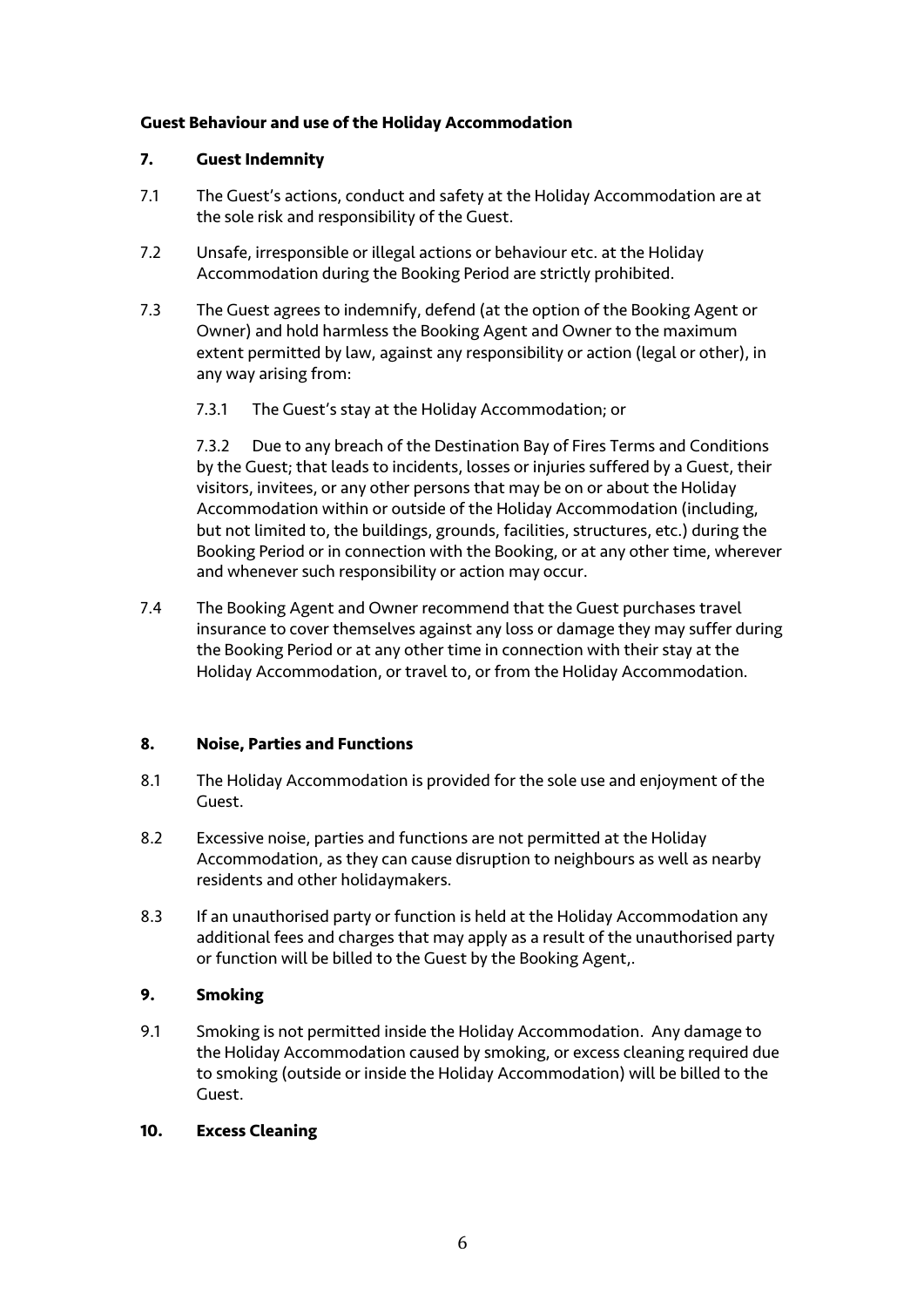- 10.1 The Owner requires the Guest to leave the property in the same condition as it was presented in, with regard to the reasonable use and enjoyment of the Holiday Accommodation by the Guest and fair wear and tear.
- 10.2 If the Guest fails to leave the property in the condition described in clause 10.1 extra cleaning charges may apply. The cost of extra cleaning may be billed to the Guest.
- 10.2 Specifically, the Owner requires the Guest to:
	- 10.2.1 Wash used dishes and/or start the dishwasher;
	- 10.2.2 Place general waste and recyclables in the appropriate wheelie bins provided;
	- 10.3.3 Clean the BBQ (if there is a BBQ provided at the Holiday Accommodation and the Guest has used it).
	- 10.4.4 Clean excessively dirty glass fixtures, walls, floors and linen.

## **11. Damage to Holiday Accommodation, Goods and Chattels**

- 11.1 During the Booking Period, in the event of an incident causing damage to the Holiday Accommodation, fixtures and fittings, or in the event of breakages and lost items of goods and chattels provided for the use and enjoyment of the Guest, the Owner requires the Guest to contact the Booking Agent to report the incident as soon as possible.
- 11.2 The cost of rectifying damage caused to the Holiday Accommodation, fixtures and fittings, and of replacing broken or damaged fixtures, fittings, goods and chattels, may be billed to the Guest.

## **12. Movement of Items Within Holiday Accommodation**

- 12.1 The Owner has a strict policy on moving items or furniture (indoor and/or outdoor) within the Holiday Accommodation and movement of such items is strictly prohibited. Movement may cause unnecessary damage to items and the Holiday Accommodation, and can cause excess cleaning time due to complex housekeeping inventory checks.
- 12.2 Any damage caused or excess cleaning required by movement of items or furniture may be billed to the Guest.

### **13. Lost Keys / Keys Locked Inside**

- 13.1 If the Guest loses the Holiday Accommodation keys provided to the Guest, or locks the keys inside the property and requires access, the Booking Agent must be contacted and a call out fee will apply. The cost of the call out fee may be billed to the Guest.
- 13.2 If replacement keys need to be cut, the cost of the replacement keys may be billed to the Guest.

## **14. Rubbish Collection and Excess Rubbish**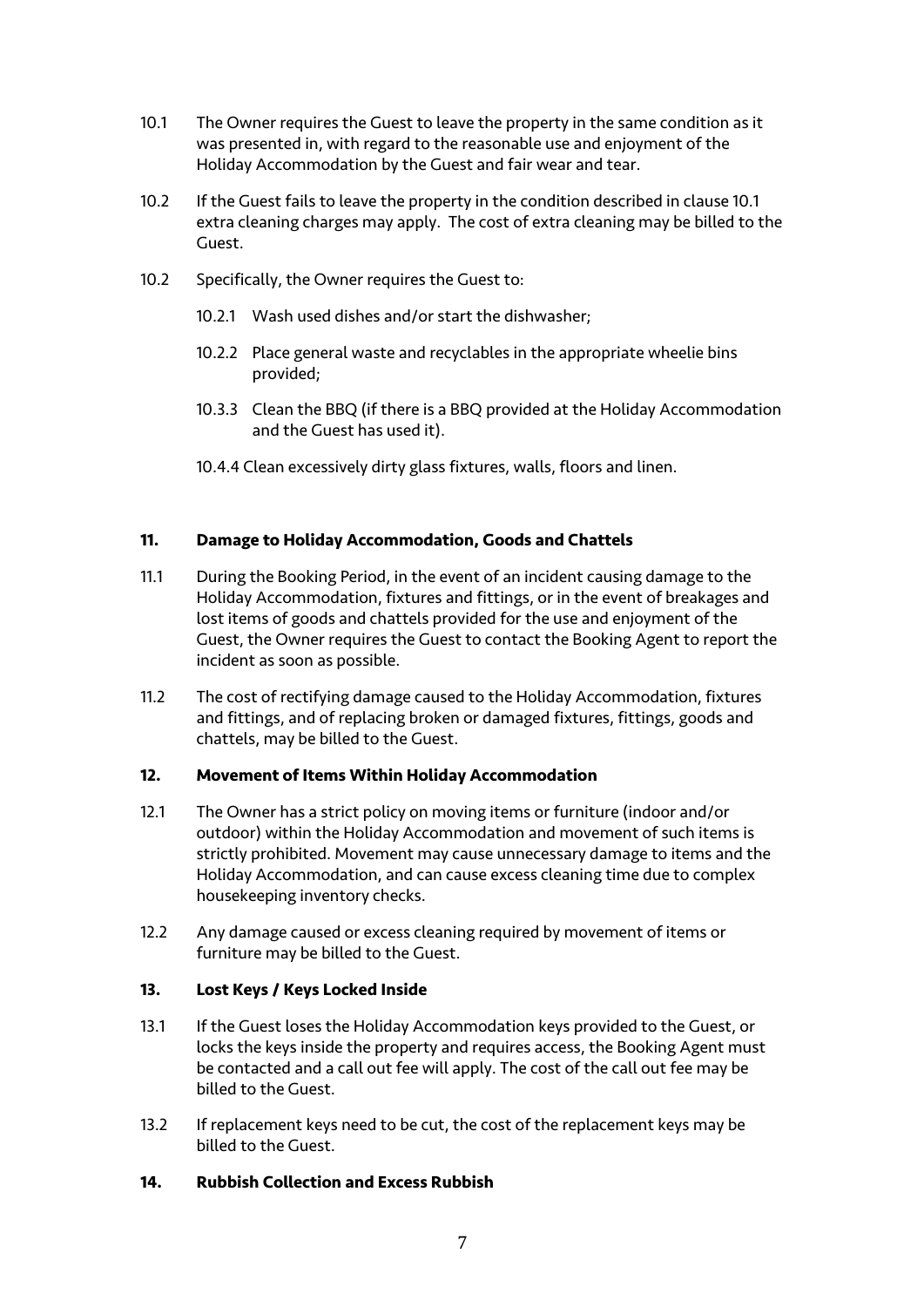- 14.1 The Owner requires the Guest to put all general waste and recyclable materials generated during the Booking Period outside in the appropriate "wheelie bins" provided.
- 14.2 Should the Booking Period fall on a general waste and recyclable wheelie bin collection day, the Owner requires the Guest to ensure that the general waste and recyclable wheelie bins are collected by the local waste collection service. The wheelie bin collection day will be indicated in the property information provided to the Guest on arrival.
- 14.3 Specifically, the Guest must ensure the general waste and recyclable wheelie bins are placed on the kerbside no later than the night before the wheelie bin collection day. Please ensure the rubbish is put out the night before the rubbish collection. The bin lids must be able to close for the collection.
- 14.4 If the Guest fails to ensure that the general waste and recyclable wheelie bins are put out in time for collection, or, if there is excess rubbish left at the Holiday Accommodation upon check out that will not fit in the general waste and recyclable wheelie bins, a waste removal fee will apply and may be billed to the Guest.

### **15. Parking & Camping**

- 15.1 The Holiday Accommodation has either off-street parking or on-street parking available, as specified on the Booking Agent's Website and the Booking Confirmation.
- 15.2 Parking campervans, caravans and trailers (with or without boats) in the yard on the lawn of the Holiday Accommodation is not permitted under any circumstances.
- 15.3 Guests will be required to remove any campervans, caravans or trailers parked outside of specified parking areas.
- 15.4 Camping in campervans, caravans or tents by any persons is not permitted at the Holiday Accommodation unless pre-arranged with the Booking Agent or Owner.

### **16. Animals & Pets**

- 16.1 Pets are only permitted at the Holiday Accommodation if it is indicated that the Holiday Accommodation is a "pet friendly property" on the Booking Agent's Website.
- 16.2 Despite the Holiday Accommodation being indicated to be a "pet friendly property" a specific pet or pets are only permitted at the Holiday Accommodation if pre-arranged with and approved by the Booking Agent.
- 16.3 Any damage to the Holiday Accommodation caused by a pet may be billed to the Guest.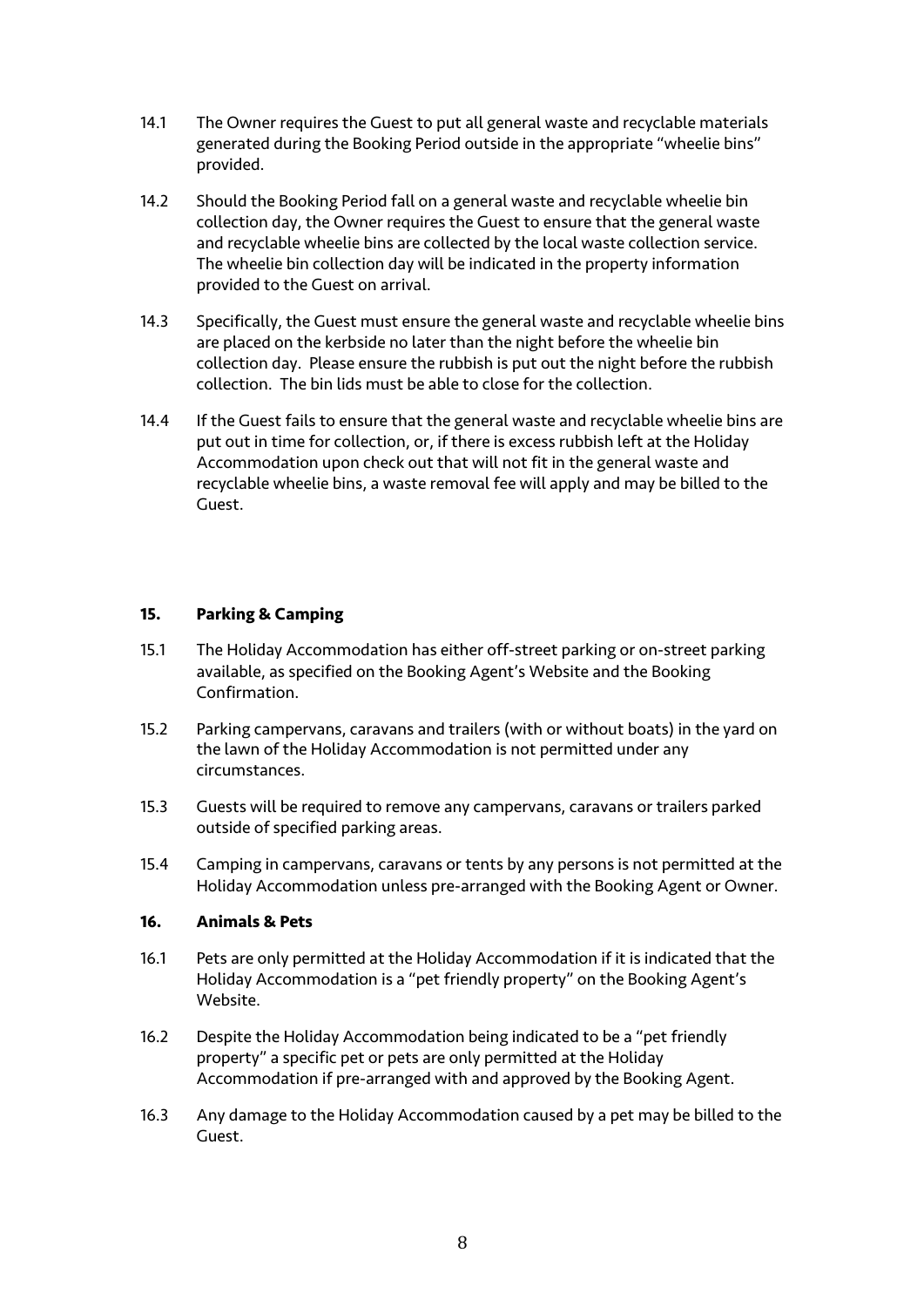### **Administrative Matters**

#### **17 Check-in and Check-out**

17.1 Check-in and check-out times for the Holiday Accommodation will be advised on the Booking Confirmation.

### **18. Keys**

- 18.1 Keys to the Holiday Accommodation will be made available upon arrival.
- 18.2 The Guest will be provided with details of the key location and access codes via email 5 days prior to commencement of the Booking Period or after payment of the Booking Fee has been made, whichever is the later.
- 18.3 The Guest is required to take the check-in information with them in order to access the property.

#### **19. Linen & Towels**

19.1 Linen and bathroom towels are provided at the Holiday Accommodation to cater for the Guest unless otherwise notified. Beach towels are not provided (unless stated otherwise in the property description).

#### **20. Personal and Lost Property**

- 20.1 No responsibility will be taken by the Booking Agent or Owner for the personal property of the Guest whilst staying at the Holiday Accommodation.
- 20.2 If lost property items are located after check out they will be returned at the cost of the Guest.

### 21. **Property Depiction & Presentation**

- 21.1 The description of the Holiday Accommodation on the Booking Agent's Website is given in good faith from information and images provided by the Owner.
- 21.2 From time to time, changes to décor, fixtures, fittings or appearance may occur at the Holiday Accommodation, outside of the Booking Agent's control or knowledge, therefore no responsibility for irregularities will be accepted.
- 21.3 From time to time, there may be building and/or construction on houses or properties within the nearby vicinity of the Holiday Accommodation.
- 21.4 The Booking Agent and Owner will not be held responsible for any issues, loss or damage suffered by the Guest relating to such building or construction work or noise emanating from neighbouring properties.

### **22. Privacy Statement**

- 22.1 When a Guest makes a booking and pays for Holiday Accommodation through the Booking Agent's Website a 256 bit Secure Server Layer (SSL) is used to secure and encrypt data to keep the transaction, and all information submitted, private.
- 22.2 Guest personal information submitted electronically through the Booking Agent's Website is collected for the purposes of managing the Booking and